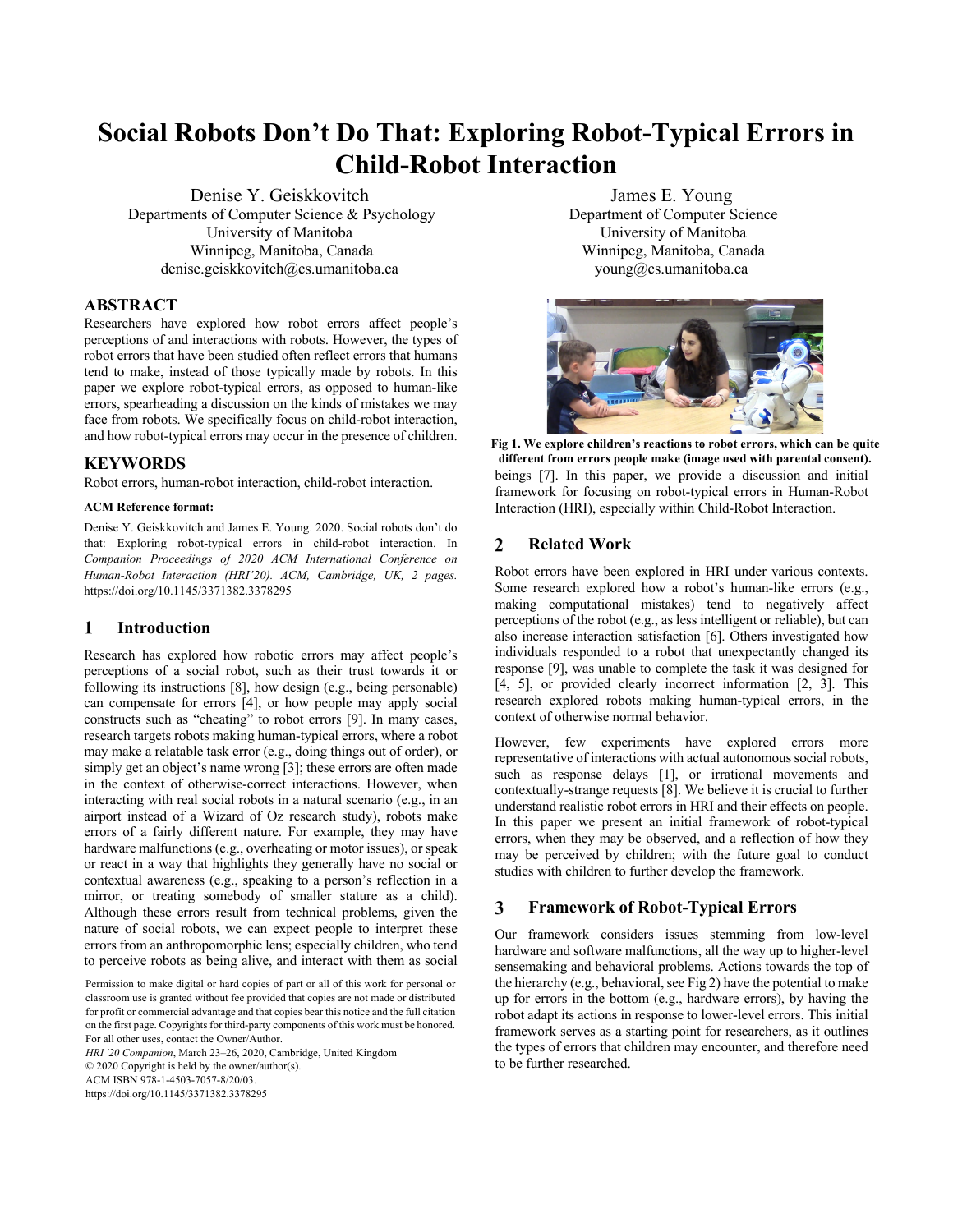### **3.1 Hardware Errors**

Robot-typical hardware errors are those that occur due to broken or faulty physical components of the robot.

*Faulty Computer* – Faulty memory, processors, etc. will result in errors more typical of a PC than a person. The robot, for example, may suddenly freeze, or slow down its movements or speech.

*Faulty Motors* – Motors damaged or deteriorated from use, or overheating, may not move as intended. Motors may be disabled (e.g., failing to lift an arm), or move with a jitter due to movement compensation. The robot may make unpredictable movements from limited mobility or attempt to compensate by using other motors.

*Faulty Sensors* – Broken sensors such as regular or depth cameras, touch bumpers, microphones, etc., can lead to errors including a robot failing to respond to voice or other input, or acting inappropriately, such as bumping into people or walls while seemingly not noticing the error.

Children, who often anthropomorphize robots and see them as being alive, would possibly observe these hardware-related errors from a life-like perspective, with the robot moving and acting in ways not typical of living beings. Thus, this might lead to children viewing the robot as weird, funny (e.g., silly), or even scary.

### **3.2 Software Errors**

Even if a robot has non-faulty hardware, errors can take place due to unexpected problems with the software, and therefore lead to outcomes different than those expected from the robot.

*Software Crashes* – Errors in the code, unexpected input types, or processing errors can cause the robot to have unrecoverable errors such as freezing or rebooting.

*Program Bugs* – Anomalies in the code can lead to noncatastrophic but inconsistent and unpredictable behavior. For example, a tutoring robot may provide different answers for the exact same math question.

Children who witness a social robot's software errors may believe it is acting strangely as compared to people, by freezing, rebooting, or acting inconsistently. This behavior would only be seen in humans who have health problems (e.g., heart attack), cognitive impairments (e.g., Alzheimer's), or with computers. Therefore, children who anthropomorphize the robot may view it as being ill or hurt, and in turn feel confused or sad for the robot.

## **3.3 Sensemaking Errors**

Even if the hardware and software systems of a robot are error-free, higher-level errors in the robot making sense of that information can still occur.

*Sensing Limitations* – This includes a robot's inability to understand its location or environment, people or things around it, or what is taking place. A tutoring robot, for example, may continue to provide information after a child has finished a work problem, because it cannot sense that it was completed.

*Misclassification error* – Robots may erroneously classify beings, objects, and situations. A robot may therefore misclassify a child as a doll, misinterpret what a child says, or see children playing tag or wrestling and interpret it as an emergency situation.

Through an anthropomorphic lens, sensemaking errors may make



**Fig 2. Hierarchy of robot-typical errors. Actions towards the top of the pyramid have the potential to compensate for lower errors.**

the robot appear unintelligent, or perhaps silly and playful to children, since people tend to act this way when they misunderstand, have some sort of cognitive impairment, or are joking. Thus, these errors might lead children to believe that the robot is inadequate, funny, or has cognitive deficiencies.

### **3.4 Behavioral Errors**

Given properly-functioning hardware, software, and sensemaking, a robot may still behave in a manner that is deemed inappropriate, either socially or contextually.

*Nonsense or Lack of Response* – A robot does not provide a response, or provides one that is either not related to the input received (even though sensors are working properly), or one that does not make sense. This may be due to the particular interaction not being coded for in the robot's behavior. For example, if a child asks a robot what an object is called, the robot may respond with a different and unrelated coded response (e.g., the day's weather, or no response) simply because it does not have other programming.

*Failed Physical Attempt* – The robot does not move as expected, or at all, regardless of all other components working properly. A robot might, for example, attempt to give a child a high-five, but fail to do so simply due to the complexity of the task, not any hardware, software, or sensemaking problems.

*Context-Inappropriate Behavior* – A robot may not behave in accordance to the social context that it is in. For example, a robot may ask a child to retrieve something from a high shelf, not realizing that it could be dangerous and the child could get injured, or it may tell a child an age-inappropriate joke.

As we can expect a child to anthropomorphize a robot's behavioral errors, they may perceive the robot as being inept, in terms of forming coherent speech, performing actions correctly, and behaving in an appropriate manner. These errors may therefore lead children to mistrust the robot's abilities, and view it as strange or having some type of illness.

#### 4 **Next Steps**

Our initial framework of robot-typical errors highlights the types of malfunctions that social robots can have, and provides initial thoughts on how children may perceive them; children's perceptions are particularly important to study as children likely have little to no experience observing robot-typical errors, and tend to anthropomorphize robots. Future iterations of this framework will highlight the relationship between the types of errors; for example, a robot's behavior could compensate for other types of errors. In addition, targeted experiments are required to explore how children will actually respond to these errors. Here we provided an initial framework of robot-typical errors, and how they could affect child-robot interaction.